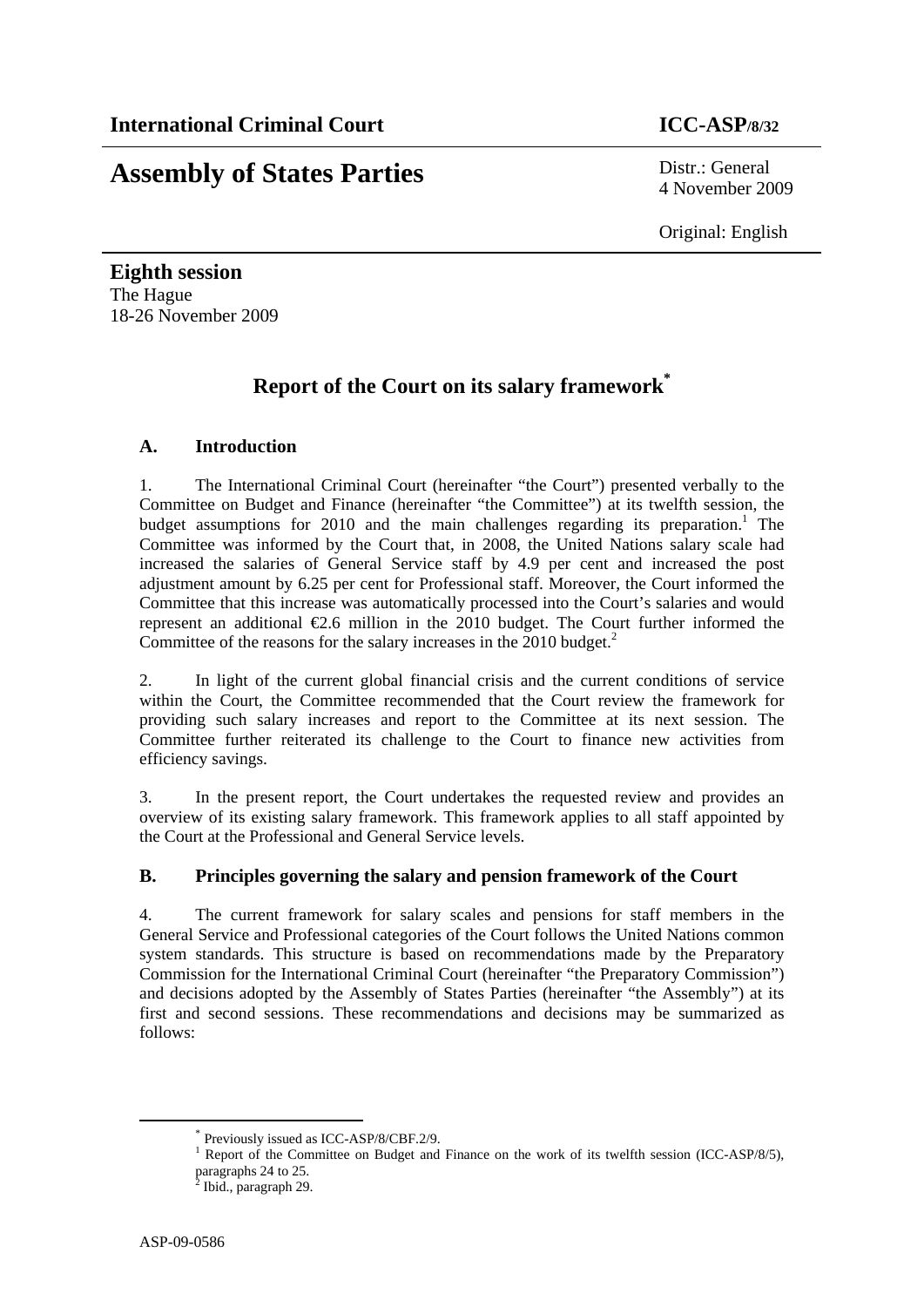ICC-ASP/8/32 Page 2

#### *Salary structure*

5. In the course of establishing the framework for the Court, the Preparatory Commission held an intersessional meeting on administrative matters in The Hague from 11 to 15 March 2002. During this meeting, the Commission discussed inter alia the framework for the staff of the Court. In its report of 21 March  $2002$ ,<sup>3</sup> the Preparatory Commission indicated that the Staff Regulations of the United Nations did not differ from staff regulations of other international organizations, and that they could therefore be applied to the Court. The recommendation to apply the United Nations common system to the staff of the Court and to join the United Nations Joint Staff Pension Fund (UNJSPF) was later endorsed by the Commission at its session from 1 to 12 July 2002, and a draft decision for consideration by the Assembly was prepared.<sup>4</sup>

6. At its first session, the Assembly established the minimum staffing structure needed in the different organs of the Court, namely the Presidency, the Office of the Prosecutor and the Registry. The staffing requirements mentioned for each of these Major Programmes make specific references to positions and levels used in the United Nations common system, both for Professional and General Service categories.<sup>5</sup> The United Nations common system represents the application of common standards, methods and arrangements to salaries, allowances and benefits for the staff of the wider United Nations family. This system avoids serious discrepancies in terms and conditions of employment among international organizations and competition in recruitment of personnel, as well as facilitating the interchange of personnel among such organizations. The conditions of service of staff in the United Nations common system is regulated and coordinated by the International Civil Service Commission (ICSC).<sup>6</sup>

7. Article 44, paragraph 3, of the Rome Statute provides that the Registrar, with the agreement of the Presidency and the Prosecutor, shall propose Staff Regulations which include the terms and conditions upon which the staff of the Court shall be appointed, remunerated and dismissed. The Staff Regulations shall be approved by the Assembly. In resolution ICC-ASP/2/Res.2, adopted at the  $5<sup>th</sup>$  plenary meeting of its second session, the Assembly approved the Staff Regulations for the International Criminal Court, which are contained in the annex to that resolution.<sup>7</sup>

 $\frac{3}{3}$  Report of the Preparatory Commission for the International Criminal Court, New York, PCNICC/2002/INF/2, paragraph 16.

<sup>4</sup> Report of the Preparatory Commission for the International Criminal Court, New York, PCNICC/2002/2 annex VIII.

<sup>5</sup> *Official Records of the Assembly of States Parties to the Rome Statute of the International Criminal Court, First session, New York, 3-10 September 2002* (United Nations publication, Sales No. E.03.V.2), part III, paragraphs 42, 55-57, 59-68, 75-76, 79-82, 84, 88, 90-91, 93, 95-96, 98, 101-102, 104-106, 108- 110, 112-113, 115.

<sup>&</sup>lt;sup>6</sup> The ICSC is an independent expert body established by the United Nations General Assembly. Its mandate is to regulate and coordinate the conditions of service of staff in the United Nations common system, while promoting and maintaining high standards in the international civil service. 7 *Official Records of the Assembly of States Parties to the Rome Statute of the International Criminal* 

*Court, Second session, New York, 8-12 September 2003* (United Nations publication, Sales No. E.03.V.13), part IV, ICC-ASP/2/Res.2, annex.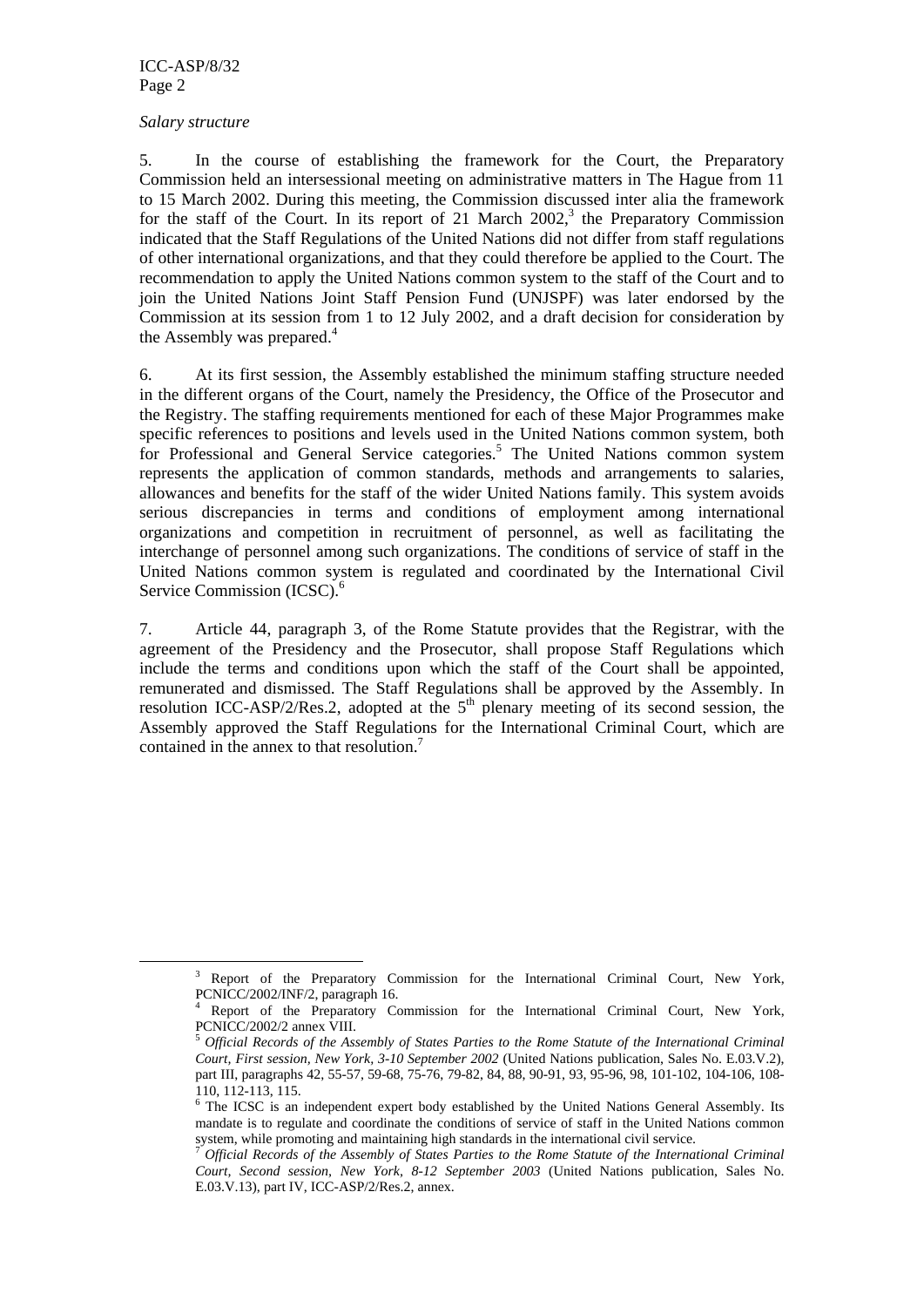8. The Staff Regulations for the Court embody the fundamental conditions of service and the basic rights and obligations of the staff of the Court. The Staff Regulations for the Court include the following provisions:

- a) Regulation  $2.1^8$  establishes that, in conformity with principles laid down by the Assembly, the Registrar, in consultation with the Prosecutor, shall make appropriate provision for the classification of posts according to the nature of the duties and responsibilities required and in conformity with the United Nations common system of salaries, allowances and benefits (the United Nations common system standards).
- b) Regulation  $3.1^9$  establishes that salaries and allowances of staff members of the Court shall be fixed by the Registrar, in consultation with the Prosecutor, and shall be in conformity with the United Nations common system standards.

9. The Staff Rules of the International Criminal Court<sup>10</sup> shall apply to staff members of the Court holding a fixed-term appointment. Staff members holding a short-term appointment shall be governed by separate rules drawn up by the Registrar, with the agreement of the Presidency and the Prosecutor. The Staff Rules of the Court include the following provisions:

- a) Rule  $103.1<sup>11</sup>$  establishes that each category of staff shall be composed of grades denoting the job level. Each grade shall be divided into steps representing salary increments.
- b) Rule  $103.2^{12}$  establishes that the salary scales for staff members in the General Service category at each duty station of the Court shall set out for each grade and step the salary of such staff members, in conformity with the United Nations common system standards.
- c) Rule  $103.3^{13}$  provides that:

"(a) The salary of staff members in the Professional and higher categories shall comprise a base salary and a post adjustment.

Base salary

(b) The salary scales for staff members in the Professional and higher categories shall set out the base salary at the single and dependency rates for each grade and step, in conformity with the United Nations common system standards.

(c) A staff member shall be entitled to the single rate if he or she does not have a dependent spouse or a dependent child as defined in staff rule 103.17 paragraphs (a) (iii) and (a) (iv) respectively. A staff member shall be entitled to the dependency rate if he or she has a dependent spouse or a dependent child, except if both spouses are staff members in the Professional and higher categories within organizations applying the United Nations common system standards, and they have one or more dependent children, the dependency rate shall apply to the spouse having the higher base salary only.

 $\frac{1}{8}$ <sup>8</sup> Ibid., article II.

<sup>9</sup> Ibid., article III.

 $^{10}$  ICC/AI/2005/003, annex.

<sup>&</sup>lt;sup>11</sup> Ibid., chapter III.

 $12$  Ibid.

 $13$  Ibid.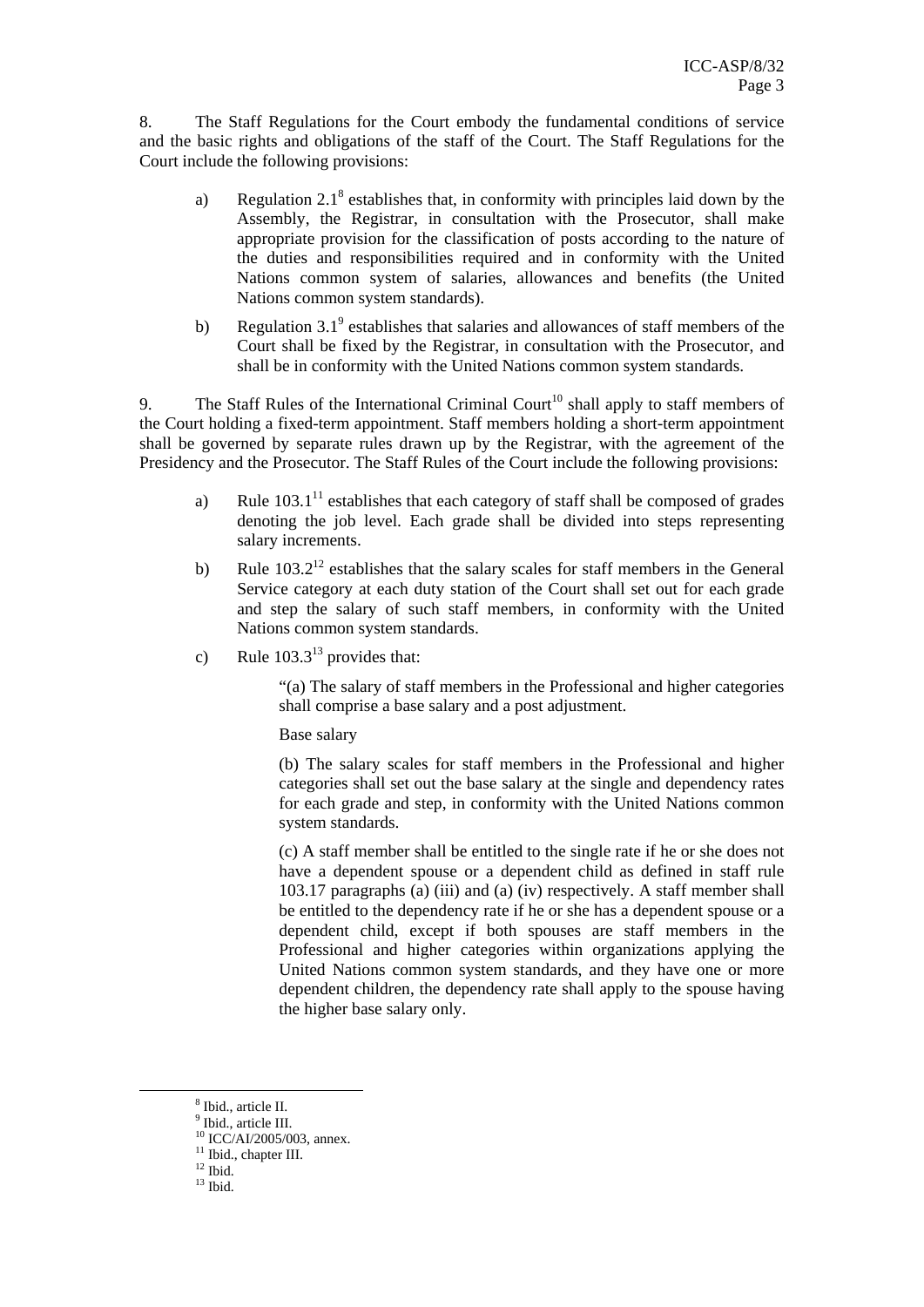Post adjustment

(d) The base salary of staff members in the Professional and higher categories at each duty station of the Court shall be adjusted by the relevant post adjustment multiplier in conformity with the United Nations common system standards."

- d) Rule  $103.4^{14}$  establishes that the gross pensionable salary for staff members in the General Service category and in the Professional and higher categories shall be determined in conformity with the United Nations common system standards.
- e) Rule  $104.1^{15}$  provides as follows:

"(a) Subject to the conditions specified in paragraph (c), the employment contract between the staff member and the Court shall be concluded by an offer of appointment signed by the Registrar or the Prosecutor, as appropriate, or by an official in the name of the Registrar or the Prosecutor, and receipt by the Court of written acceptance.

(b) The offer of appointment shall specify:

 $(\ldots)$ 

(ii) The duty station, the function, category, grade, step and starting rate of salary in accordance with the applicable salary scales, in conformity with the United Nations common system standards;  $( ...)$ 

(v) That the appointment shall be governed by the provisions of the Staff Regulations and Rules and any subsequent amendments thereto."

f) Rule  $104.2^{16}$  provides as follows:

"(a) The letter of appointment shall specify:

 $\left( \ldots \right)$ 

(ii) The duty station, the function, category, grade, step and starting rate of salary in accordance with the applicable salary scales, in conformity with the United Nations common system standards;  $(\ldots)$ 

(vi) That the appointment shall be governed by the provisions of the Staff Regulations and Rules and any subsequent amendments thereto."

10. All offers of appointment made by the Court to Professional staff indicate that the salary shown in the offer is based on the salary scale established by the ICSC. Furthermore, all offers of appointment, as well as the letters of appointment, make a direct reference to the Staff Regulations and Rules, which, as mentioned above, clearly state that the United Nations common system of salaries, allowances and benefits is applied by the Court, making staff entitled to the salaries promulgated by the ICSC.

 $14$  Ibid.

<sup>&</sup>lt;sup>15</sup> Ibid., chapter IV.

 $16$  Ibid.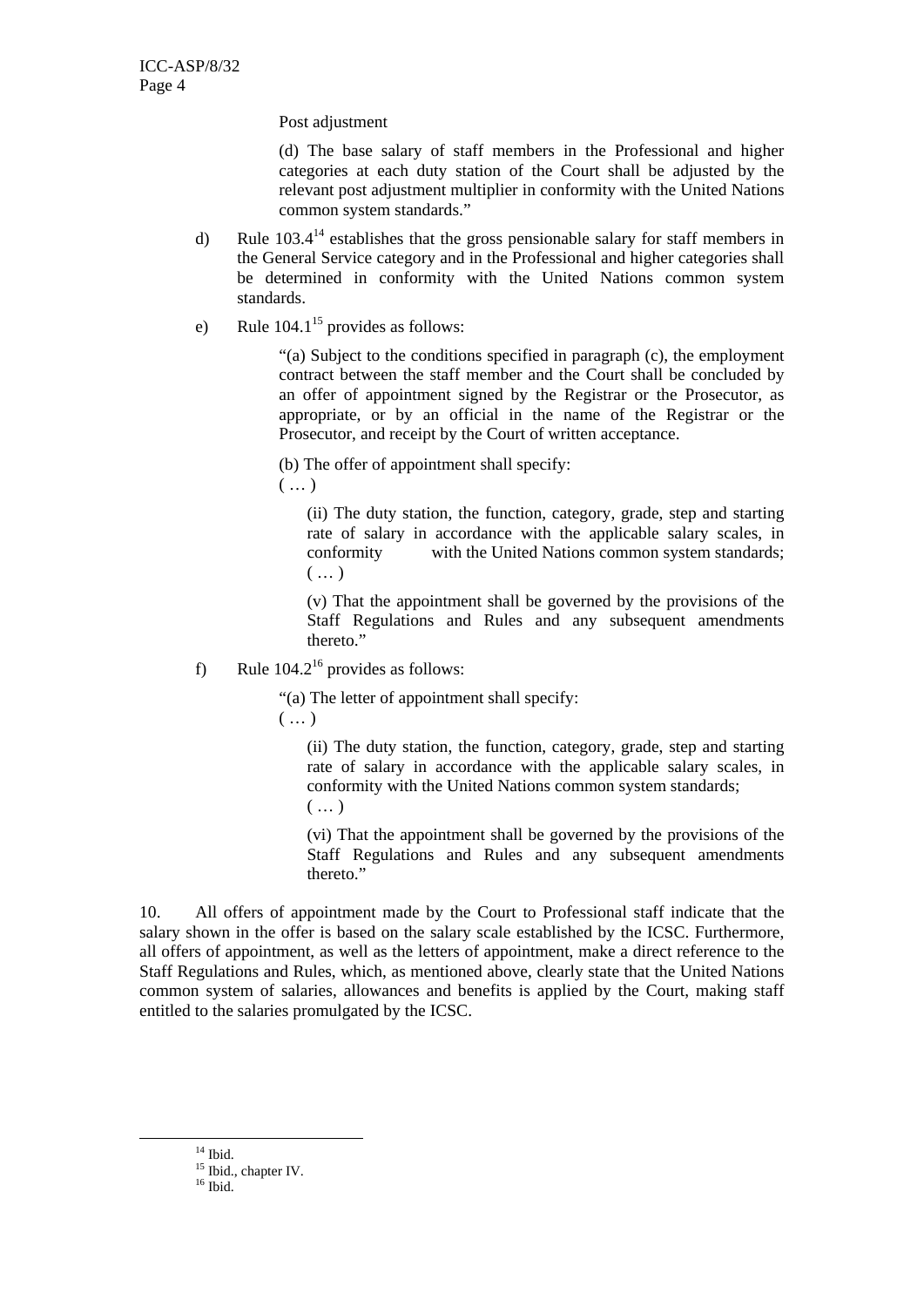#### *Pension fund*

11. In its decision ICC-ASP/1/Decision  $3<sup>17</sup>$  adopted at the  $3<sup>rd</sup>$  plenary meeting of its first session, the Assembly recommended that the Court should participate in the UNJSPF in accordance with the latter's Regulations. In that same decision the Assembly further requested that the necessary steps be taken in order for the Court to apply for membership in the UNJSPF. This decision was adopted as a way of enabling the Court to recruit and retain the best qualified personnel.

12. In its report PCNICC/2002/INF/2,<sup>18</sup> of 24 July 2002, the Preparatory Commission pointed out the advantages of joining the UNJSPF. The Regulations, Rules and Pension Adjustment System of the UNJSPF (article 3, paragraph b) provide that membership in the Fund shall be open to any international, intergovernmental organization which participates in the common system of salaries, allowances and other conditions of service of the United Nations and the specialized agencies.

13. Rule  $106.1^{19}$  of the Staff Rules for the Court provides that all staff members shall participate in the UNJSPF according to their eligibility under the Regulations of the Fund, unless their participation is exceptionally excluded by the terms of their appointment.

14. Regulation  $3.2^{20}$  of the Staff Regulations for the Court provides that the Registrar, in consultation with the Prosecutor, shall establish the applicable gross pensionable salary scales for the General Service category of staff of the Court as well as the scale of pensionable remuneration for staff of the Court in the Professional and higher categories, in conformity with United Nations common system standards.

15. Regulation 6.1 (a)<sup>21</sup> establishes that provision shall be made for the participation of staff members in the UNJSPF in accordance with the regulations of that Fund.

#### **C. Conclusions**

16. The current framework for the salary and pension structure for staff in the General Service and Professional categories of the Court is in conformity with the United Nations common system standards. This framework was adopted in accordance with the recommendations of the Preparatory Commission and the decisions adopted by the Assembly at its first and second sessions.

17. The conditions of service of the staff are contained in the Staff Regulations and Rules. The Staff Regulations state that salaries and allowances of staff members of the Court shall be in conformity with the United Nations common system standards. These Staff Regulations for the Court were approved by the Assembly at its second session, in resolution ICC-ASP/2/Res.2.

 <sup>17</sup> *Official Records of the Assembly of States Parties to the Rome Statute of the International Criminal Court, First session, New York, 3-10 September 2002* (United Nations publication, Sales No. E.03.V.2), part IV, Decisions, ICC-ASP/1/Decision 3.

<sup>&</sup>lt;sup>18</sup> Report of the Preparatory Commission for the International Criminal Court, New York, 1-12 July 2002, PCNICC/2002/INF/2, para. 39.

<sup>19</sup> ICC/AI/2005/003, annex, chapter VI.

<sup>20</sup> *Official Records of the Assembly of States Parties to the Rome Statute of the International Criminal Court, Second session, New York, 8-12 September 2003* (United Nations publication, Sales No. E.03.V.13), part IV, ICC-ASP/2/Res.2, annex, article III. 21 Ibid., article VI.